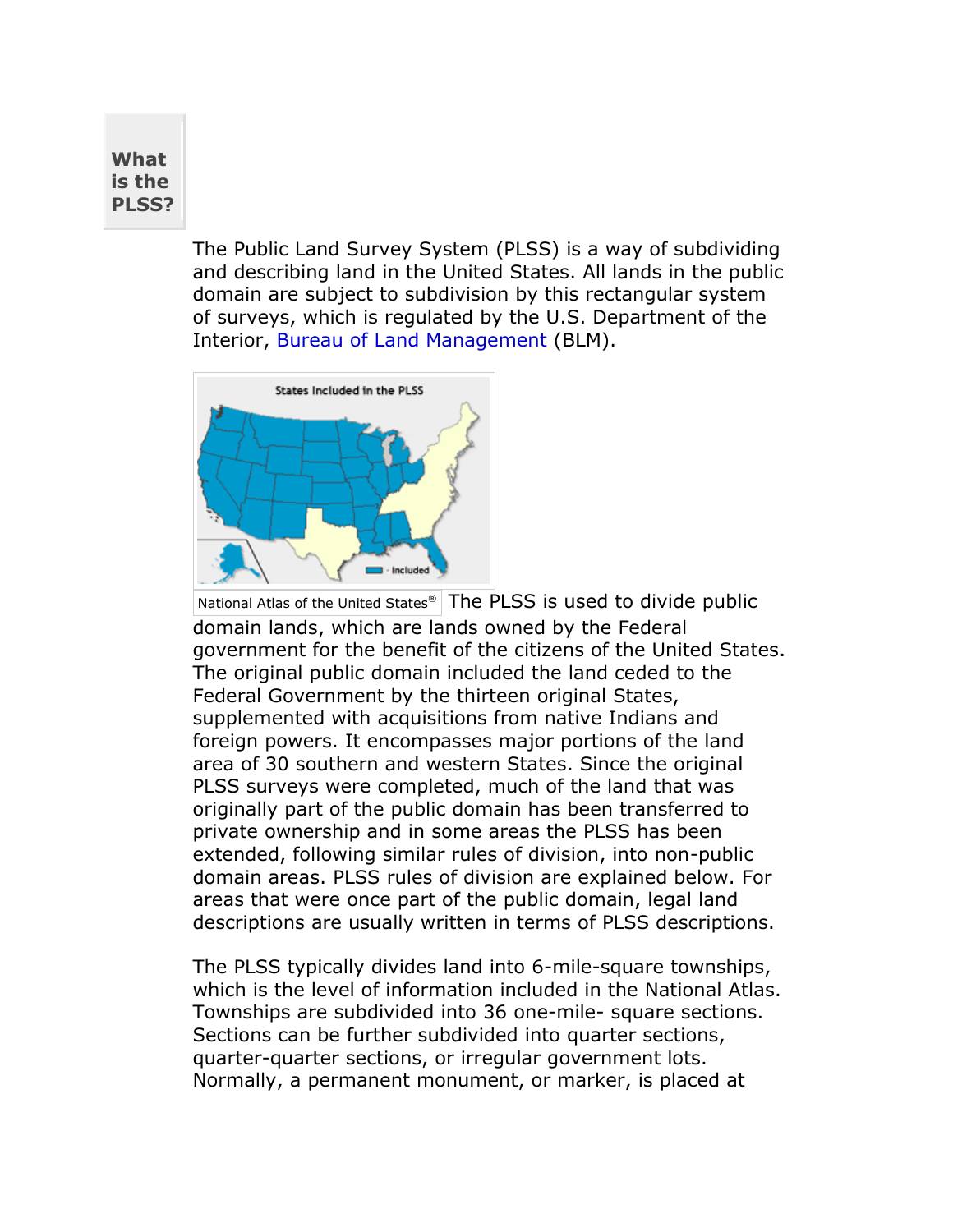each section corner. Monuments are also placed at quartersection corners and at other important points, such as the corners of government lots. Today permanent monuments are usually inscribed tablets set on iron rods or in concrete. The original PLSS surveys were often marked by wooden stakes or posts, marked trees, pits, or piles of rock, or other lesspermanent markers.

The PLSS actually consists of a series of separate surveys. Most PLSS surveys begin at an initial point, and townships are surveyed north, south, east, and west from that point. The north-south line that runs through the initial point is a true meridian and is called the Principal Meridian. There are 37 Principal Meridians, each is named, and these names are used to distinguish the various surveys. The east-west line that runs through the initial point is called a base line. This line is perpendicular to the Principal Meridian.



Source: Principal Meridians and Base Lines, Bureau of Land Management

Each township is identified with a township and range designation. Township designations indicate the location north or south of the baseline, and range designations indicate the location east or west of the Principal Meridian. For example, a township might be identified as Township 7 North, Range 2 West, which would mean that it was in the 7th tier of townships north of a baseline, and in the 2nd column of